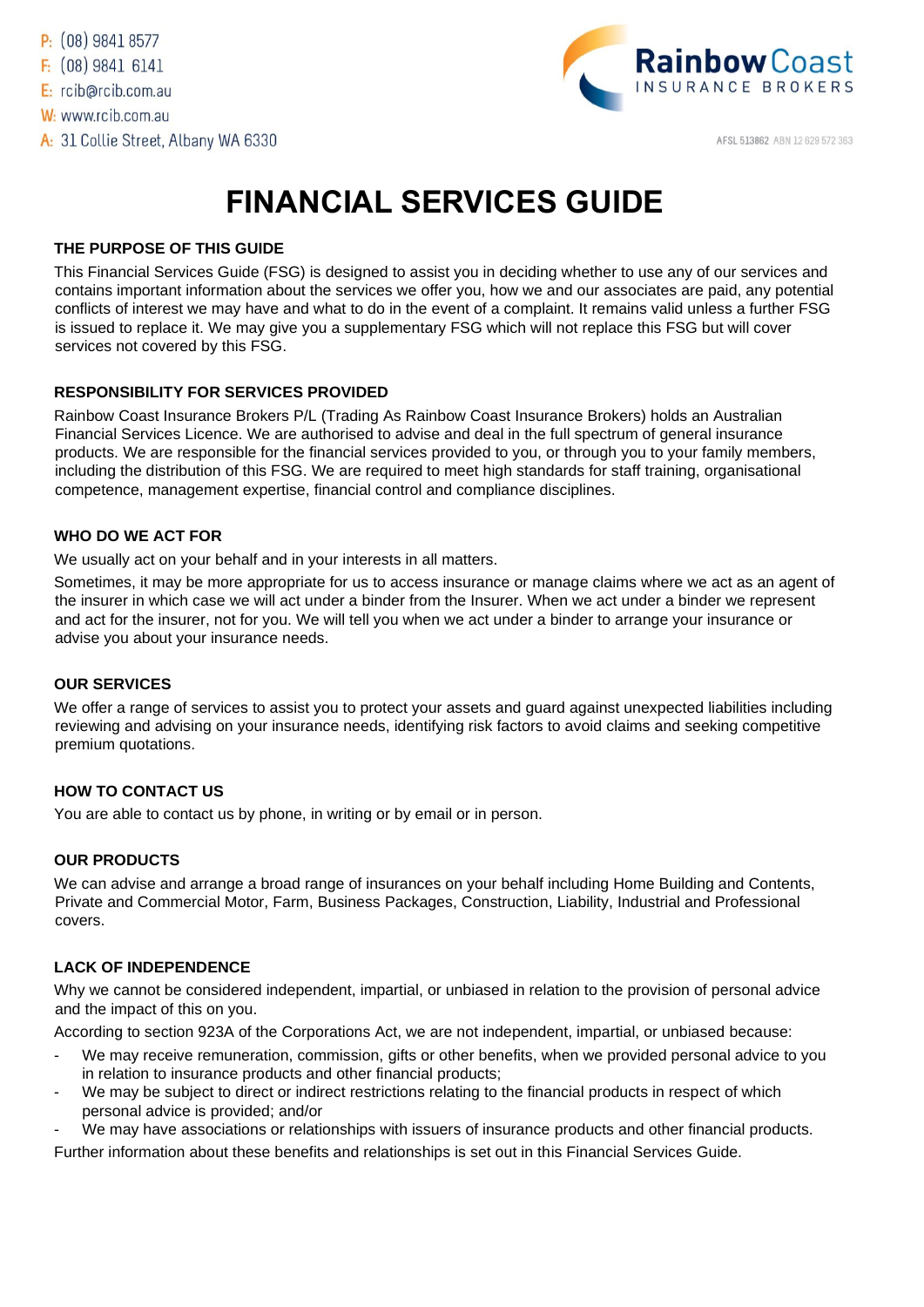## **RETAIL CLIENTS**

Under the Corporations Act 2001 (The Act) Retail Clients are provided with additional protection from other clients. The Act defines Retail Clients as:

Individuals or a manufacturing business employing less than 100 people or any other business employing less than 20 people AND that are purchasing the following types of insurance covers: Motor vehicle, home building, contents, personal and domestic, sickness/accident/travel, consumer credit and other classes as prescribed by regulations.

Some of the information in this FSG only applies to Retail Clients and it is important that you understand if you are covered by the additional protection provided.

## **RETAIL CLIENT ISSUES**

Typically, we only provide General Advice to our Retail Clients. General Advice does not take into account your particular needs and requirements and you should consider the appropriateness of this advice to your circumstances prior to acting upon it. We will provide you with a General Advice Warning in such cases.

If you are a new Retail Client purchasing Personal Accident or Sickness insurance and obtain Personal

Advice, that is, advice that takes into account your particular circumstances, we will give you a **Statement of Advice (SOA)**, that sets out the advice provided and the basis on which the advice is made and our remuneration should you purchase the product.

For existing Retail Clients, we may not provide an SOA but rather provide the advice to you orally. In such cases you may request us to provide you with a Record of Advice (via phone or in writing) which we will provide to you within 28 days of such request.

When you ask us to recommend an insurance policy for you, we will usually only consider the policies offered by the insurers or insurance providers that we deal with regularly. In giving you advice about the costs and terms of recommended polices we have not compared those policies to other policies available, other than from those insurers we deal with regularly. If we recommend the purchase of a particular financial product, we will also give you a **Product Disclosure Statement** at that time, which sets out details specific to that product and the key benefits and risks in purchasing the product.

### **WHAT WE EXPECT FROM YOU**

To enable us to provide the right advice we need you to provide us with complete information about the risk(s) that you face and those that you want to be insured for. You should also tell us about any relevant changes as they occur so that we can review your insurance needs accordingly.

### **PERSONAL INFORMATION**

The Federal Privacy Act 2000 sets out standards for the collection and management of personal information. With your consent, we will only use your personal information for general insurance services. Our Privacy Policy Statement is available on our website.

### **COOLING OFF PROVISIONS**

All retail products are subject to a 14 day 'cooling off period'. This means that if you are not happy with the product, you have 14 days to withdraw from the contract at no cost to you.

### **COMPLAINTS**

Clients not satisfied with our services should contact our Complaints Officer. We are members of the Australian Financial Complaints Authority (AFCA), a free consumer service. Further information is available from our office, or contact AFCA directly on 1800 931 678 or visit www.afca.org.au. We also follow The Insurance Brokers Code of Practice and the General Insurance Code of Practice.

### **COMPENSATION**

We hold a Professional Indemnity Policy. This policy is designed to pay claims by Third Parties (including our clients) arising out of our Professional Negligence. The policy extends to covers us for work done for us by representatives/employees after they cease to work for us and satisfies the requirements for compensation arrangements under Section 912B of The Act.

### **CONTACT AGREEMENT**

To ensure that we provide you with appropriate products and services, you agree to us calling you to discuss any new products and services. If you do not wish to receive such calls please advise us and we will place you on our Do Not Call Register.